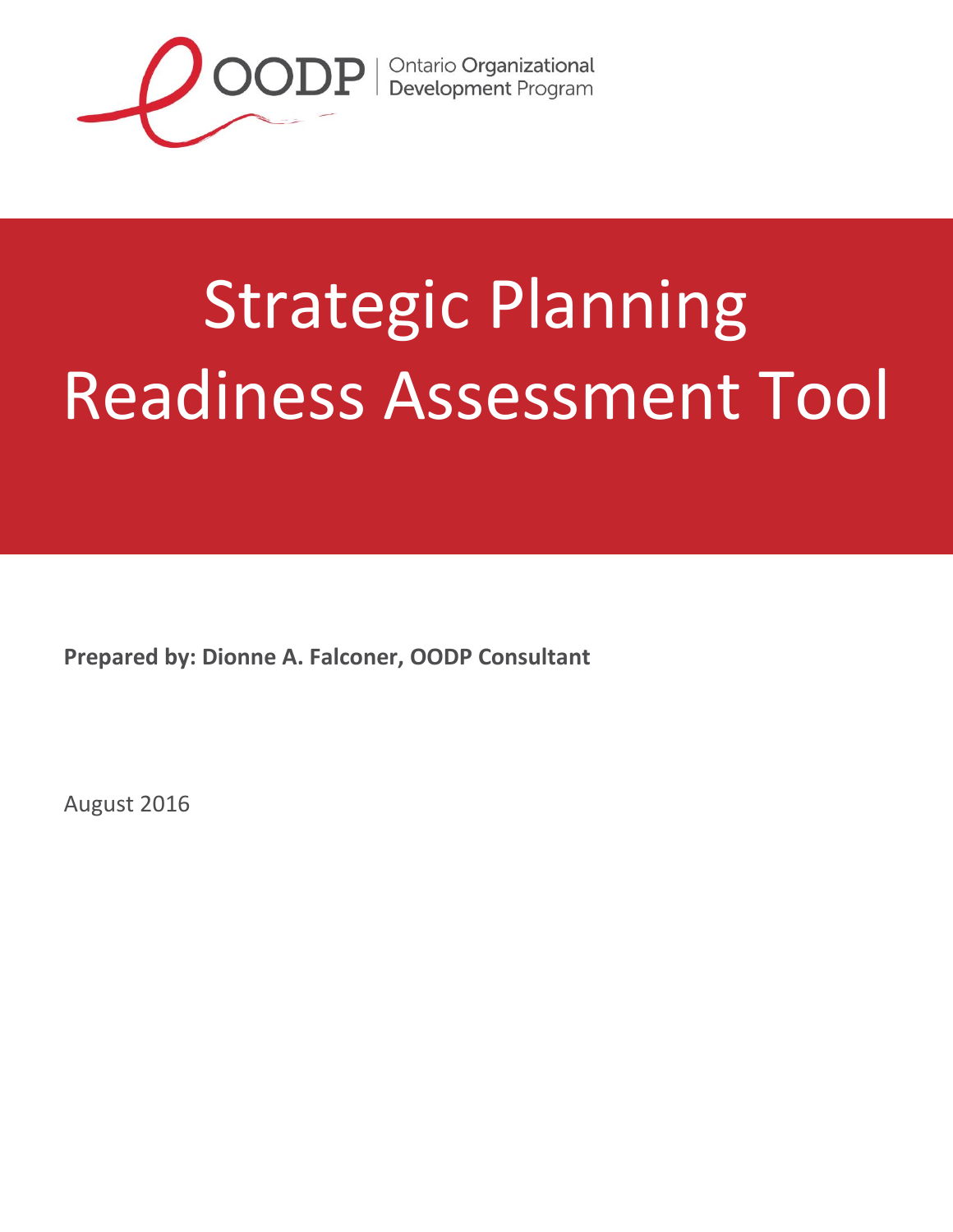# **Copyright Statement**

Production of the *Strategic Planning Readiness Assessment Tool* has been made possible through financial contributions by the AIDS Bureau, AIDS and Hepatitis C Programs, Ontario Ministry of Health and Long Term Care.

Copyright to the *Strategic Planning Readiness Assessment Tool* is held by the Ontario Organizational Development Program (OODP). The OODP acknowledges the contributions of its consultant, Dionne A. Falconer in preparing this document.

The OODP encourages the use of the *Strategic Planning Readiness Assessment Tool* by organizations. However, any such publication shall acknowledge OODP as the source and Dionne A. Falconer as a contributor. Its content cannot be edited or otherwise altered without permission of the OODP.

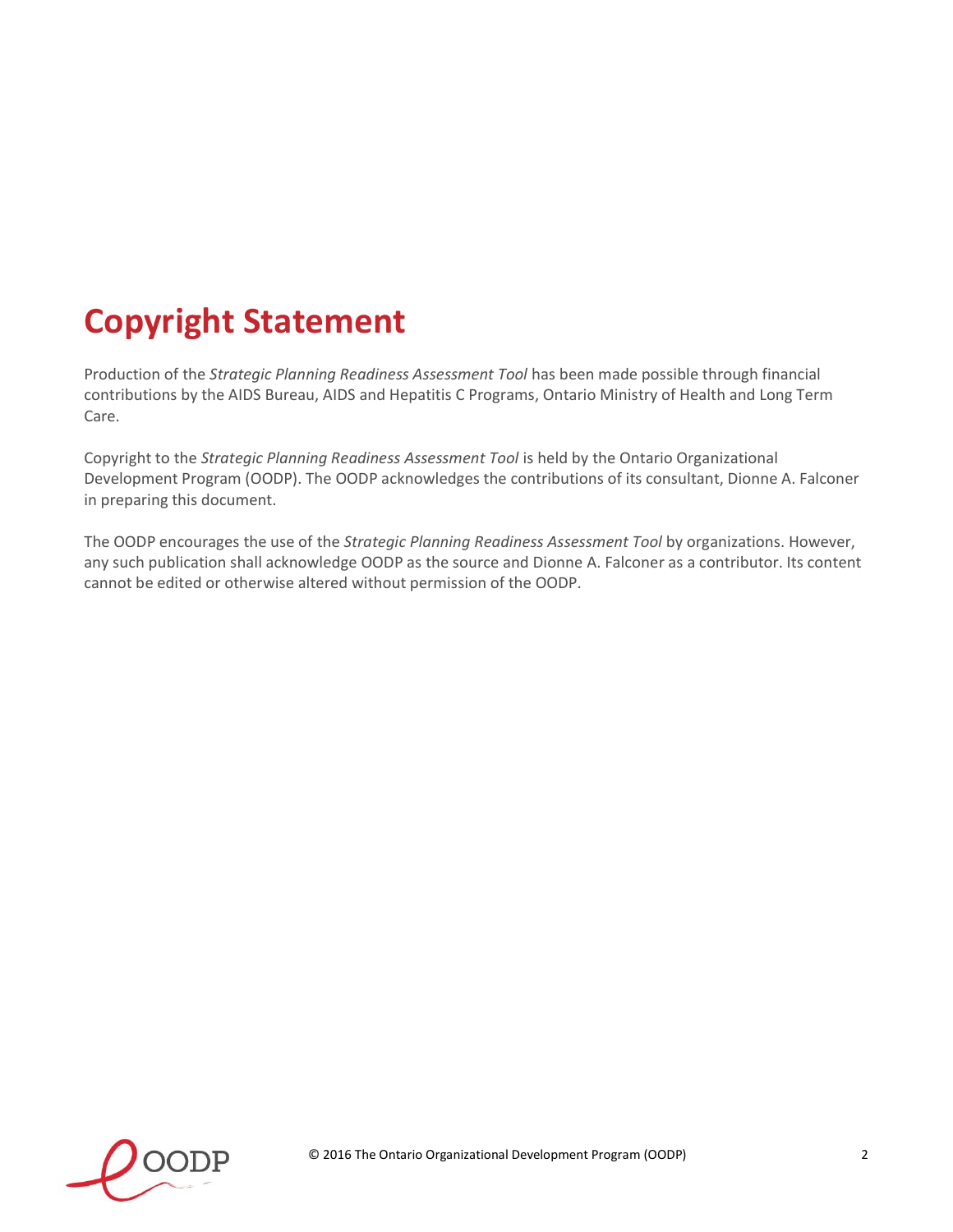## **Introduction**

- 1. Are you thinking about strategic planning for your organization?
- 2. Is your current strategic plan reaching its end-date?
- 3. Has the end-date passed on your strategic plan?
- 4. Does your organization not have a strategic plan?

If you answered yes to any of the above questions, please review the Strategic Planning Overview below. It offers a brief summary of what strategic planning is and why it is important and then provides an outline of the steps involved in completing a strategic planning process. Following the overview is a Readiness Assessment that will help you to determine if this is the appropriate time for your organization to begin a strategic planning process.

### **Strategic Planning Overview**

#### **A) What Is Strategic Planning?**

- A management tool that helps an organization:
	- o focus its energy and priorities;
	- $\circ$  ensure that members of the organization are working towards the same goals; and
	- o assess and adjust its direction in response to a changing environment.
- The process is **strategic** because it involves choosing how best to respond to the circumstances of the organization's dynamic environment which includes being clear about the organization's objectives and aware of its resources.
- The process is about **planning** because it involves intentionally setting goals and developing an approach to achieving those goals.

#### **B) What Is Strategic Planning Not?**

- A predictor of the future.
- A substitute for the exercise of judgment by an organization's leadership.
- An operational or work plan that focuses on the day-to-day implementation of strategic decisions.

#### **C) What Is The Process For Strategic Planning?**

- *1. Getting Ready*  determining the right time to engage in a strategic planning process, designing the process, including creating a Planning Committee, and identifying information that must be collected.
- *2. Assessing the Environment* reviewing an organization's mission, vision and values, and analyzing its strengths, weaknesses, opportunities and threats (SWOT) in order to identify its strategic issues.
- *3. Agreeing on Priorities* identifying an organization's strategic directions and broad approaches to be used.
- *4. Writing the Strategic Plan* writing and approving the strategic plan.
- *5. Planning Action* setting short-term objectives and mapping out who will be responsible for what by when.
- 6. *Evaluating the Process and Monitoring the Plan* reflecting on the planning process and putting monitoring mechanisms in place for the strategic plan.

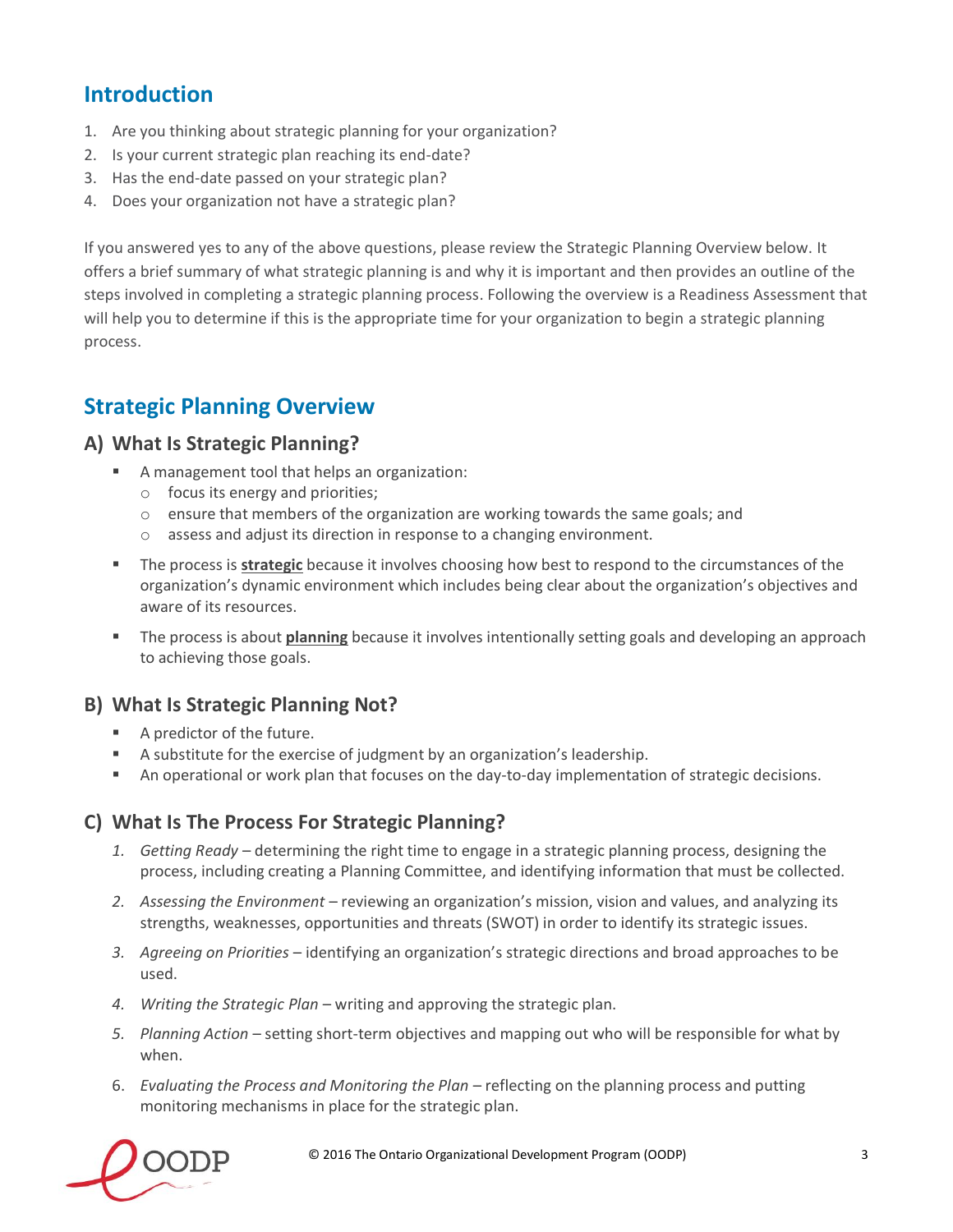# **Strategic Planning – Readiness Assessment**

Initiating a planning process at the appropriate time is important to achieve success. The table below identifies conditions for successful planning. Please complete the table and answer the questions that follow.

|     | The following conditions for successful planning are in place:                                                                                                                                                                                                                                                                              | Yes | <b>No</b> | <b>Unsure</b><br>or N/A |
|-----|---------------------------------------------------------------------------------------------------------------------------------------------------------------------------------------------------------------------------------------------------------------------------------------------------------------------------------------------|-----|-----------|-------------------------|
| 1.  | Commitment, support, and involvement from top leadership,<br>especially the Executive Director and Board Chair/President,<br>throughout the entire process.                                                                                                                                                                                 |     |           |                         |
| 2.  | Commitment to clarifying roles and expectations for all participants<br>in the planning process, including clarity as to who will have input<br>into the plan and who will be decision makers.                                                                                                                                              |     |           |                         |
| 3.  | Willingness to gather information regarding the organization's<br>strengths, weaknesses, opportunities, and threats; the<br>effectiveness of current programs; needs in the community, both<br>current and future; and information regarding community partners<br>and (potential) collaborators.                                           |     |           |                         |
| 4.  | The right mix of individuals on the planning committee -strategic<br>thinkers and actionaries (individuals who are in a position to see<br>things through to completion), as well as big-picture (conceptual)<br>thinkers and detail-oriented (perceptual) thinkers.                                                                        |     |           |                         |
| 5.  | Willingness to be inclusive and encourage broad participation so<br>that people feel ownership of and are energized by the process.                                                                                                                                                                                                         |     |           |                         |
| 6.  | An adequate commitment of organizational resources to complete<br>the planning process as designed, e.g. staff time, Board time,<br>dollars for stakeholder engagement, consulting support, etc.                                                                                                                                            |     |           |                         |
| 7.  | A Board and staff that understand the purpose of planning,<br>recognize what it is and is not able to accomplish and have clarity<br>about the desired outcomes of the process and issues to be<br>addressed.                                                                                                                               |     |           |                         |
| 8.  | A willingness to question the status quo, to look at new ways of<br>doing things; a willingness to ask the hard questions, face difficult<br>choices and make decisions that are best for the organization's<br>current and future stakeholders; and a willingness to support<br>organizational change as a result of the planning efforts. |     |           |                         |
| 9.  | The organization has the financial capacity to sustain itself for the<br>immediate future without a financial crisis appearing to detract<br>from strategic planning.                                                                                                                                                                       |     |           |                         |
| 10. | Management's commitment to carefully considering<br>recommendations made during the planning process rather than<br>disregarding decisions in favour of his or her intuitive decisions.                                                                                                                                                     |     |           |                         |